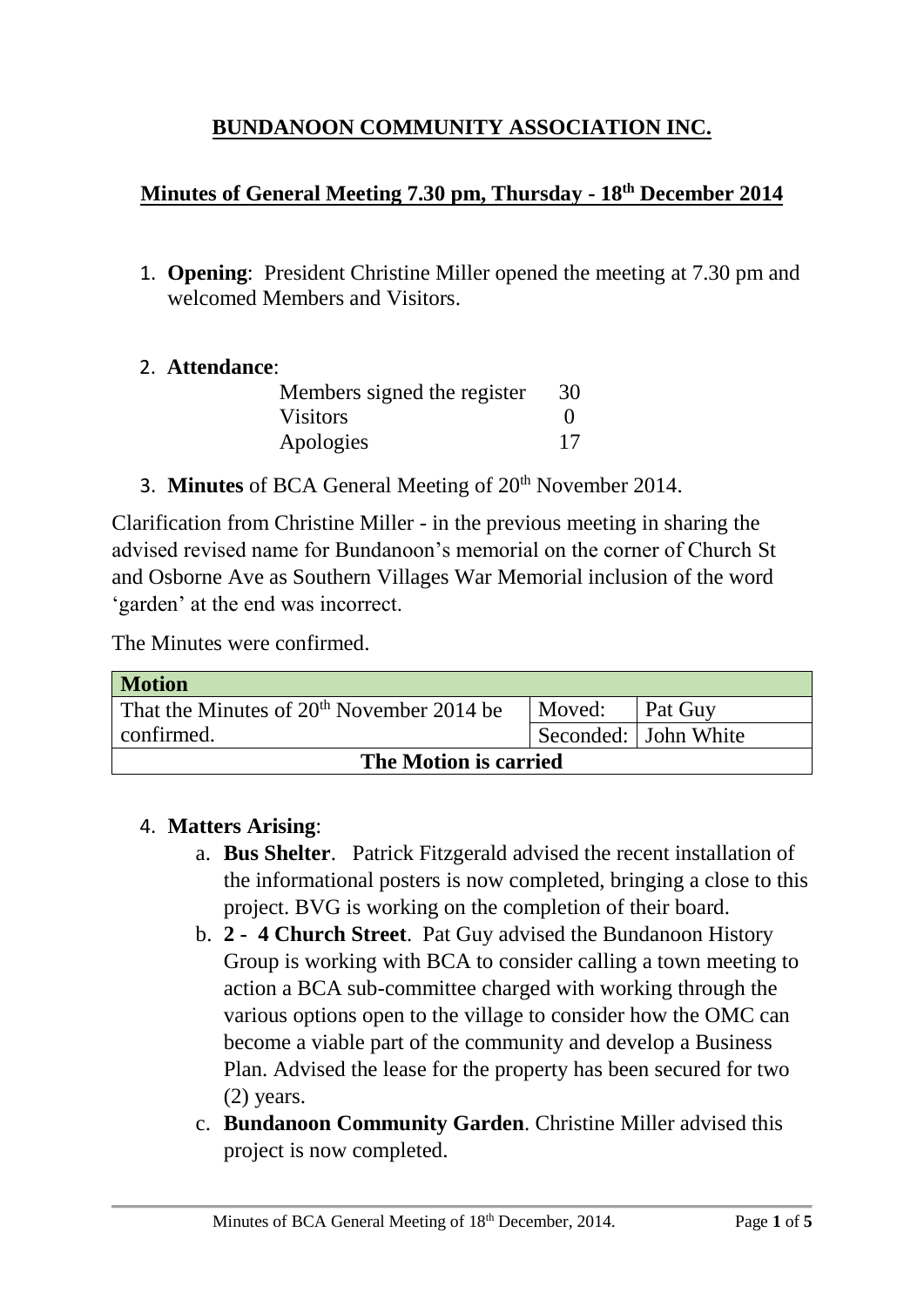- d. **Communications Tower**. No additional information available.
- e. **NBN**. No additional information available.

# **5. President's Report**

Christine Miller spoke of the vacancy in the secretary position since May 2014 and highlighted Geoff McCubbin's invaluable assistance since then. Recently Tony Ward expressed a willingness to fill the position until the 2015 AGM as a casual vacancy fill, as the Constitution allows. Tony Ward then commenced to record the meeting Minutes.

Members then acknowledged the recent election of BCA Treasurer Sandra Nicholls as President of the Bundanoon Club, by applause.

Danien Beets was asked to advise the meeting of the BCA Award (a perpetual trophy) to the 2014 Dux of Bundanoon Public School – Sally Drayton.

Advised Murray Loane of Bundanoon RSL is working to have the Memorial Gates relocated, including their widening, with the support of WSC, utilising the existing brickwork.

Winterfest Sub-Committee has met to plan for the 2015 event.

Re Bundanoon Hall chairs. Patrick Fitzgerald obtained a consensus, through the involvement of twenty two (22) members, of the most suitable chair to fulfil the generous donation if 100 chairs to the existing Hall chairs.

Hall Think Tank of 14 members met to commence dialogue regarding use of Hall audio visual facilities. The results will be used to identify future training needs and requirements for the Hall.

Bundanoon Markets. Letter to WSC regarding the stall holders use of the footpath and the WSC proposal to use markers to define the permitted area of use.

Railway Avenue, (Jimaro service station) LUA, report by Danien Beets. As a consequence of BCA community input WSC has asked the applicant to revise their application in some areas. WSC has advised they will canvas all Bundanoon residents and convene a town meeting early in 2015, re the proposal. BCA has reminded Council of the bottled water free status of Bundanoon.

Christine Miller advised that following the Convenors meeting the Instrument of Delegation agreement will be signed, tonight by Welcome Pack; Roy Terry Reserve; Garden Ramble and Arts Bundanoon.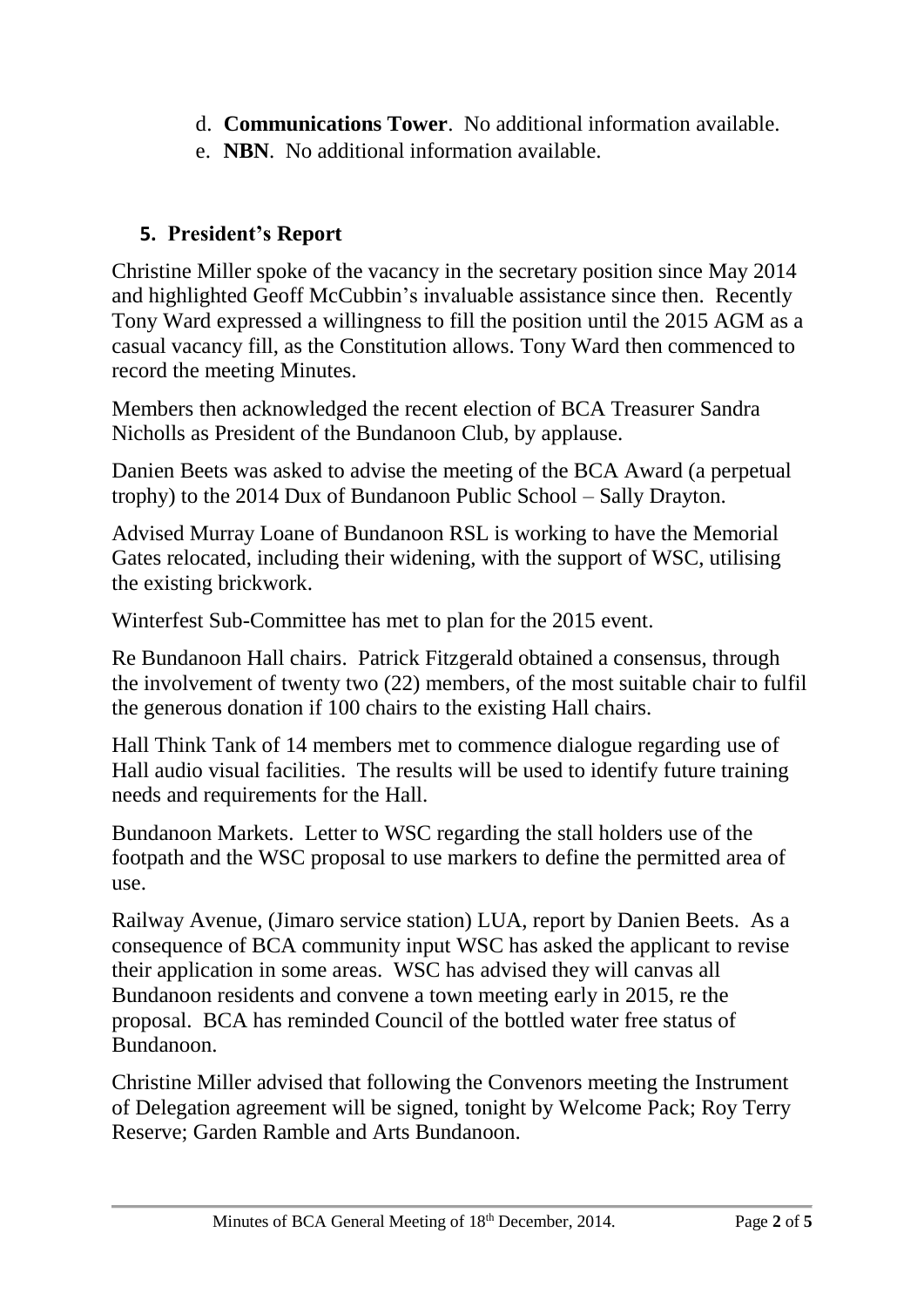Highlights. Cinema Rex. Crash Test Drama finals. Serendipity. Piano at 10. Old Methodist Church use.

There was a farewell function to acknowledge the tremendous contribution to our community of Les and Margaret Johnson who are moving to Corowa.

Lions put together the inaugural Christmas Community Party on 14<sup>th</sup> December 2014 which raised \$1,200 for Tangara School, Mittagong. Over 80 members of the community attended. It was a great success and it is hoped it will become a regular celebration for the community each December.

Christine Miller reminded members that the BCA financial year ends December 31st and is finalised at the March AGM; Committee elections for all positions will be conducted at the AGM; together with the confirmation of Sub-Committee Convenor positions.

Reflections of 2014, in no particular order. Railway saga. Plan of Management for Bundanoon oval precinct. Bus Shelter. Old Methodist Church. Conclusion of BCG development. Updating of the BCA Constitution. Winterfest. Garden Ramble. Cinema Rex. Arts Bundanoon. Serendipity. Melting Pot, plus Bijou and Valentine's Day in 2015. Australian World Orchestra. Small Hall theatre group evening. Bundanoon Public School concert. Signing of 10 year lease with WSC for the Bundanoon Markets. Consultation re Railway Street elbow parking. Spice It Up dinner. Railway Street service station LUA.

Challenges – New servo and potential for concerns re bottled water.

Events of 2015. 150 Sesquicentenary events. Leaver Park Clean Up Australia project.

Forthcoming events - Variety Show from Melting Pot Theatre sub-committee in the Hall commencing 7.00 pm, 20th December entry \$10.00. Carols at the school Sunday 21<sup>st</sup> December commencing 6 pm.

# **6. Treasurer's Report**

Sandra Nicholls advised the meeting further BCA income is to be realised ahead.

Payments received for the 2015 JCG Travel European Trip which may well prove advantageous with AUD/Euro exchange rates into next year.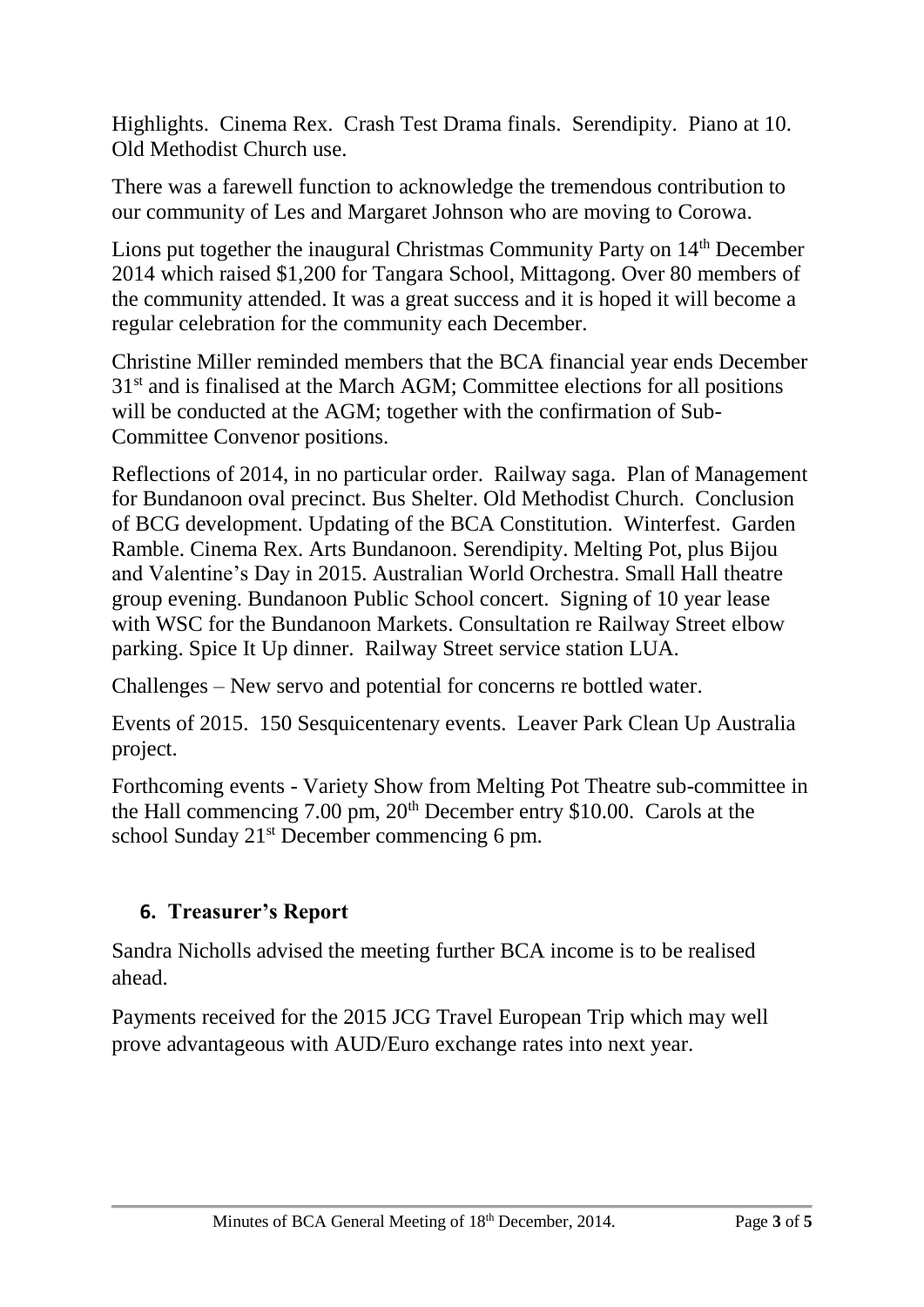Grant funding on behalf of Cinema Rex not received, as yet.

| <b>Motion</b>                                                     |  |                           |
|-------------------------------------------------------------------|--|---------------------------|
| That the Treasurer's Report of 18 <sup>th</sup> December   Moved: |  | <b>Patrick Fitzgerald</b> |
| 2014 be accepted.                                                 |  | Seconded:   Greg Slater   |
| The Motion is carried                                             |  |                           |

## **7. Correspondence**

Tabled –

IN:

OUT: Letter to WSC re proposed application of markers on the footpath referring to the Market stalls Letter to the Convenor of the Bundanoon Community Garden Reminder to all Bundanoon businesses of the bottled water free status of Bundanoon and expressing our appreciation for their ongoing support.

## **8. Membership Report**

Christine Miller advised the meeting that BCA membership was 449, with three new members in December 2014.

## **9. Bundanoon Sesquicentenary Report**

Christine Janssen advised the meeting that all Sub-Committee groups were requested to provide a précis of their activities for inclusion in the 150<sup>th</sup> promotion in the first edition of JCG early in 2015.

All members to contribute to the statement of "Why Bundanoon is Important".

All Convenors will be invited to  $150<sup>th</sup>$  launch Cocktail Party, invitations will be extended to all Bundanoon businesses and community groups, dignitaries, Councillors and Council staff and as many representatives of early families as possible. Jordans Crossing Ensemble to perform. Signage to be posted at both town entrances of the celebrations and a board advising "what's on" each month will be on the side of the Hall.

# **10.Highlights**

Dealt with in President's report.